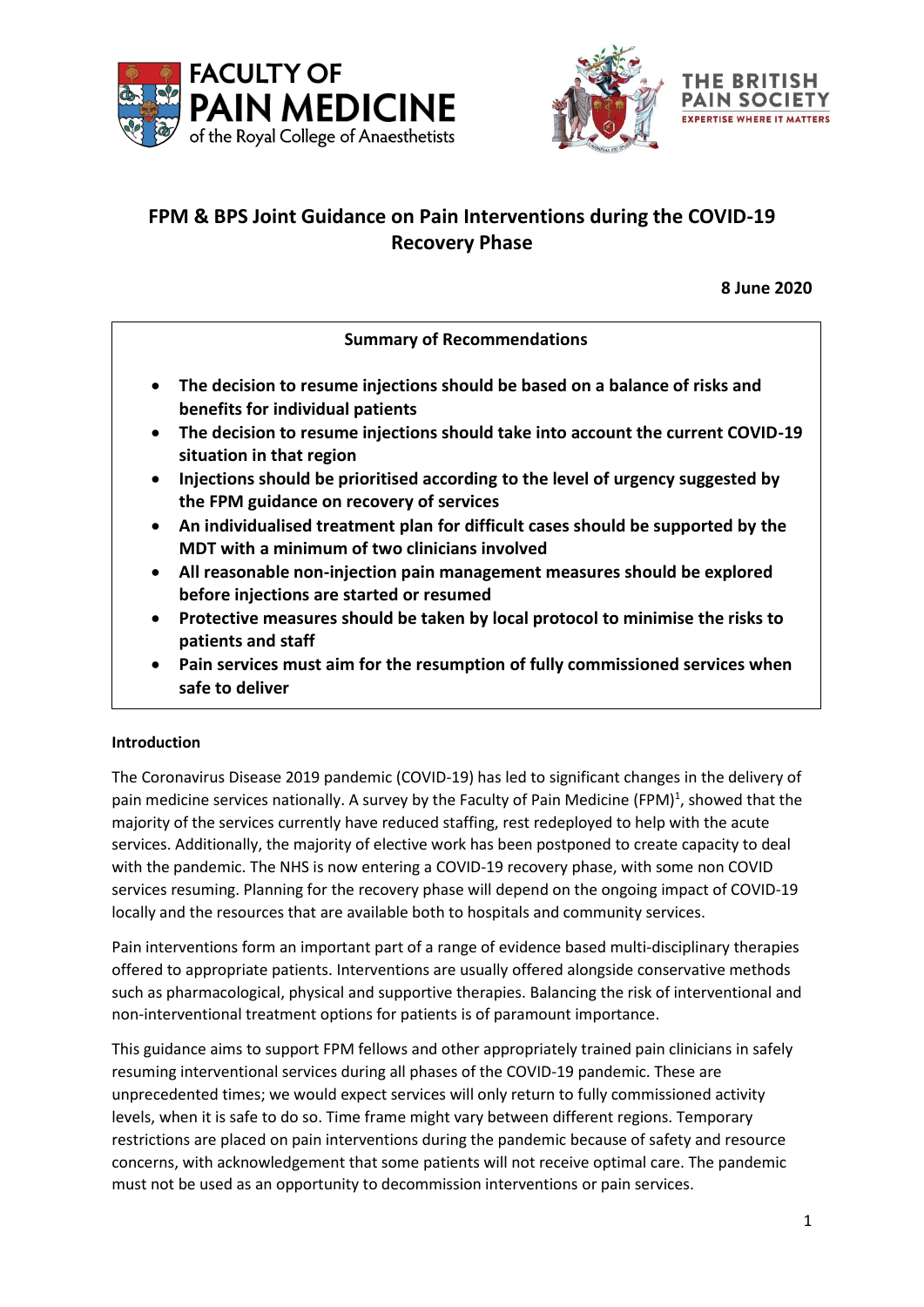#### **Factors to consider when resuming pain interventions**

#### **1. Local COVID-19 situation**

a. It is likely that geographical differences in infection rates will occur. The decision to resume injections should be cognisant of this fact, considering the demand on healthcare resources and risk to staff and patients in your region

#### **2. Prioritising injections**

- a. The FPM has published guidance on time dependent pain procedures, and this should be considered when prioritising the resumption of interventional services<sup>1</sup>
- b. Local pain services may wish to prioritise the resumption of lower risk aspects of their service first
- c. Pain interventions that do not fall within the categorisation should be assessed on an individual basis and a collaborative approach should be taken with other clinicians to guide prioritisation
- d. It is important that the reasons for decision making in difficult cases are carefully documented, with at least two clinicians involved in the decision making process

## **3. Reducing the risk to patients**

- a. All appropriate and available non-invasive treatments should be explored and discussed with the patients, before injection treatments are considered
- b. Where an injection treatment is considered as an alternative or a precursor to a more major surgical procedure e.g. selective nerve root block in place of lumbar decompression, the injection should be prioritised<sup>2</sup>
- c. In order to minimise visits to hospital for high risk patients, consider proceeding directly to a definitive procedure rather than first performing diagnostic injections. The risks and benefits of this should be discussed
- d. Services should follow local policy on the routine testing of patients for coronavirus prior to elective procedures and develop guidance on post-procedural isolation if a steroid injection is to be considered
- e. Risks posed by steroid injections particularly in high risk patients should be thoroughly discussed with a pain clinician. They should be aware of current evidence in assessing the mortality and morbidity of COVID-19 and its risk factors
- f. Patients must understand their risks are greater if they are in an 'at risk' group<sup>3</sup>, and very high risk patients should only undergo injections with appropriate MDT support with a minimum of two clinician involvement
- g. Follow **British Pain Society and [FPM guidance](https://fpm.ac.uk/standards-publications-workforce-guidelines-publications/clinical-guidelines)** on good medical practice while performing pain interventions<sup>4-6</sup>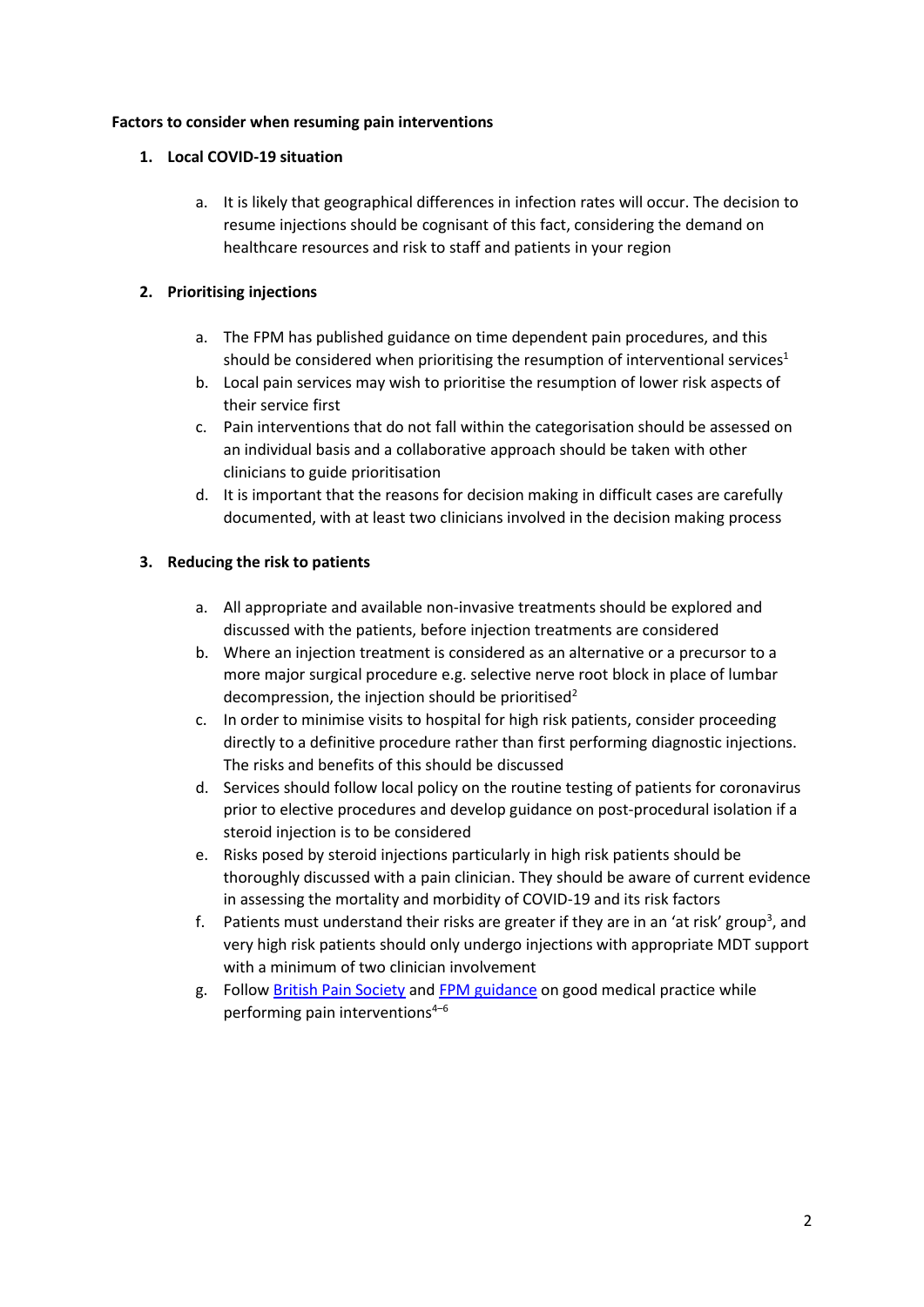#### **4. Use of Steroids in Pain interventions**

- a. Faculty of Pain Medicine released a statement on safety of steroid use in pain interventions and this should be followed<sup>7</sup>
- b. Steroid injections may cause immunosuppression, and steroid use should only be considered where there is suspected acute inflammation involved in the pathophysiology of the pain
- c. The minimum effective steroid dose should be used. Water soluble steroids may have a shorter duration of systemic effect compared to other steroid preparations<sup>8</sup>
- d. As with all pain management interventions, a risk benefit balance has to be reached in discussion with the patient. Each case is unique and no guidance will cover all eventualities
- e. Records of all patients treated should be maintained and an audit system developed to report any morbidity or mortality secondary to COVID-19 infection after steroid injections. Any steroid related incident should be reported using the MHRA yellow card system<sup>9</sup>
- f. Steroids are not indicated in diagnostic blocks, nor following ablation for low back pain<sup>10</sup>

## **5. Reducing risk to staff**

- a. Patients having active symptoms of COVID-19 infection should have their procedure deferred unless there is an overriding clinical priority
- b. Appropriate PPE must be available and social distancing protocols to be maintained except during actively imparting clinical care or monitoring
- c. Deep sedation requiring the potential need for airway support and subsequent aerosol generation should be avoided<sup>11</sup>
- d. Appropriate time for interventions should be allowed (to allow social distancing for patients and staff, and the cleaning procedures after each case). This will mean fewer patients in a 'list' to be factored into any return to activity

#### **6. Consent**

- a. It is recognised that face to face appointments to discuss the risks and benefits of treatment may not be in the best interests of patients and staff. However, it is important that the same principles of consent are followed, whether patient are spoken to on the telephone or by video call or in person
- b. It is vital that patients understand the additional risks of attending hospital, and receiving an injection during the COVID-19 pandemic
- c. Written patient information on the additional risks of injection treatment during the COVID-19 pandemic should be available to patients to aid the consent process
- d. The guidance in the General Medical Council (GMC) publication 'Consent: patients and doctors making decisions together' must be followed<sup>12</sup>
- **e.** It is vital that the person discussing the risks of a procedure with the patient is not only familiar with the risks/benefit of the procedure but also remains current on the risks and mortality from COVID-19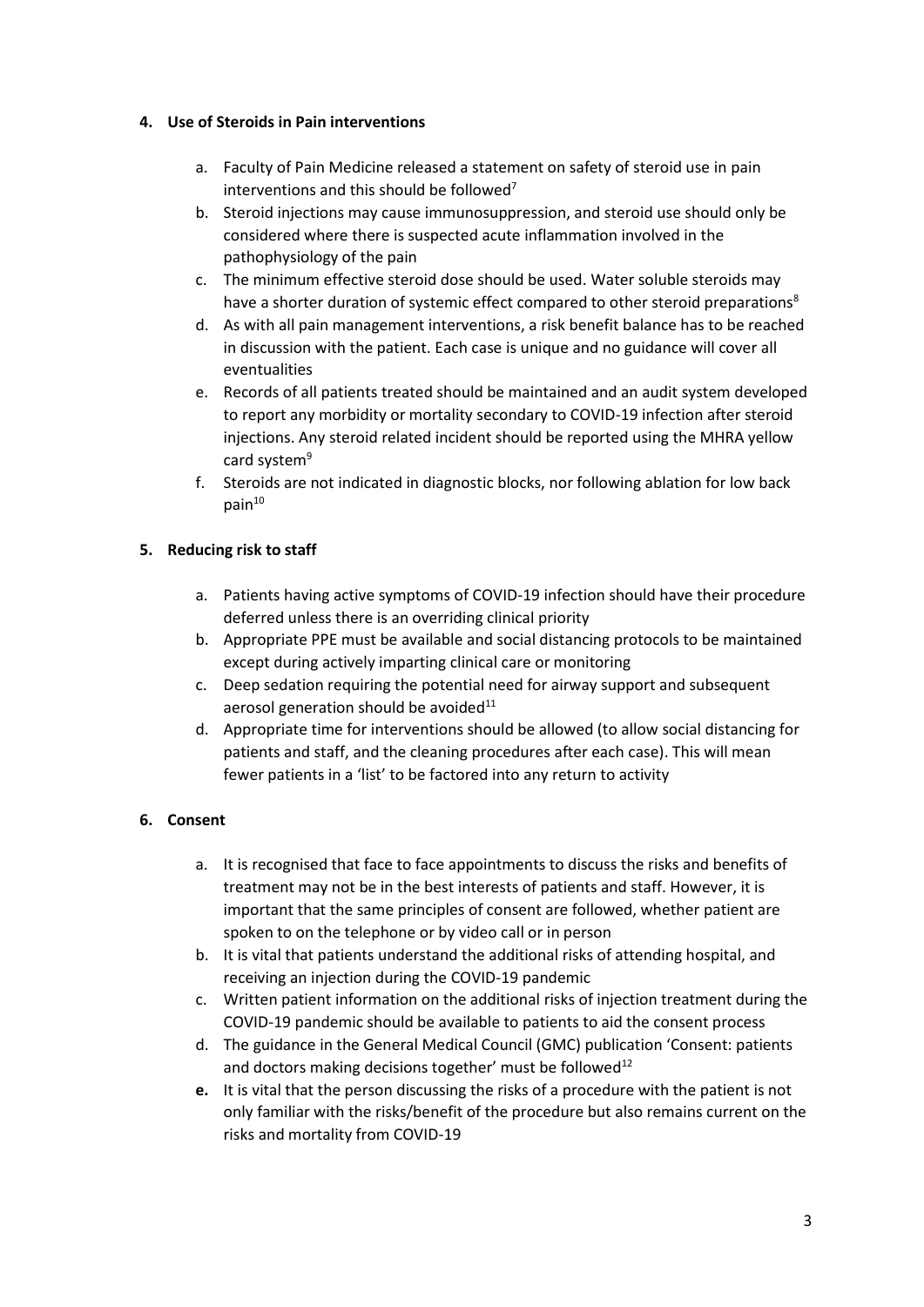#### **References**

- 1. FPM. FPM guidance on resumption of pain services following disruption by the COVID-19 pandemic. Published 2020. https://fpm.ac.uk/sites/fpm/files/documents/2020-05/COVID-Reset-Guidance-on-Resumption-of-Pain-Services-May-2020.pdf
- 2. Nepogodiev D, Glasbey JC, Li E, et al. Mortality and pulmonary complications in patients undergoing surgery with perioperative SARS-CoV-2 infection: an international cohort study. *Lancet*. 2020;(In press)(20):1-12. doi:10.1016/S0140-6736(20)31182-X
- 3. NHSE. Who's at higher risk from coronavirus? Published 2020. https://www.nhs.uk/conditions/coronavirus-covid-19/people-at-higher-risk-from-coronavirus/whosat-higher-risk-from-coronavirus/
- 4. BPS. British Pain Society and Faculty of Pain Medicine of the Royal College of Anaesthetists Standards of good practice for medial branch block injections and radiofrequency denervation for low back pain. Published 2014. https://www.britishpainsociety.org/static/uploads/resources/files/mbb\_2013\_- \_FINAL.pdf
- 5. BPS. Standards of good practice for spinal interventional procedures in pain medicine. British Pain Society;Royal College of Anaesthetists (RCoA). Published 2015. https://www.britishpainsociety.org/static/uploads/resources/files/spinal\_intervention\_A5\_Final\_April \_2015\_1.pdf
- 6. Faculty of Pain Medicine of The Royal College of Anaesthetists. Recommendations for good practice in the use of epidural injection for the management of pain of spinal origin in adults. 2011;(April). https://fpm.ac.uk/sites/fpm/files/documents/2019-07/Recommendations for epidural injections.pdf
- 7. Faculty of Pain Medicine of The Royal College of Anaesthetists. FPM response to concern related to the safety of steroids injected as part of pain procedures during the current COVID-19 virus pandemic. *Fac Pain Med*. 2020;(March):4-5. https://www.fpm.ac.uk/sites/fpm/files/documents/2020-03/FPM-COVID-19-Steroid-Statement-2020-v2.pdf
- 8. Miller DC, Patel J, Gill J, Mattie R, Saffarian M, Schneider BJ. Corticosteroid Injections and COVID-19 Infection Risk. Published 2020. https://cdn.ymaws.com/www.spineintervention.org/resource/resmgr/factfinder/2020/sis\_factfinder 20\_05\_covid19.pdf
- 9. MHRA. Coronavirus yellow card reporting site. Published 2020. https://coronavirusyellowcard.mhra.gov.uk/
- 10. NHSE. National Low Back and Radicular Pain Pathway 2017. https://ba17bc65-2f2f-4a2f-9427 cd68a3685f52.filesusr.com/ugd/dd7c8a\_caf17c305a5f4321a6fca249dea75ebe.pdf
- 11. ASA. Continuum of Depth of Sedation: Definition of General Anesthesia and Levels of Sedation/Analgesia. Published 2019. https://www.asahq.org/standards-and-guidelines/continuum-ofdepth-of-sedation-definition-of-general-anesthesia-and-levels-of-sedationanalgesia
- 12. GMC. Consent: patients and doctors making decisions together. https://www.gmc-uk.org/ethicalguidance/ethical-guidance-for-doctors/consent
- 13. Deer T, Sayed D, Pope J, Chakravarthy K, Petersen E, Moeschler SM, Abd-Elsayed A, Amirdelfan K, Mekhail N; ASPN COVID Workgroup. Emergence from the COVID-19 Pandemic and the Care of Chronic Pain: Guidance for the Interventionalist. Anesth Analg. 21 May 2020. doi: 10.1213/ANE.0000000000005000